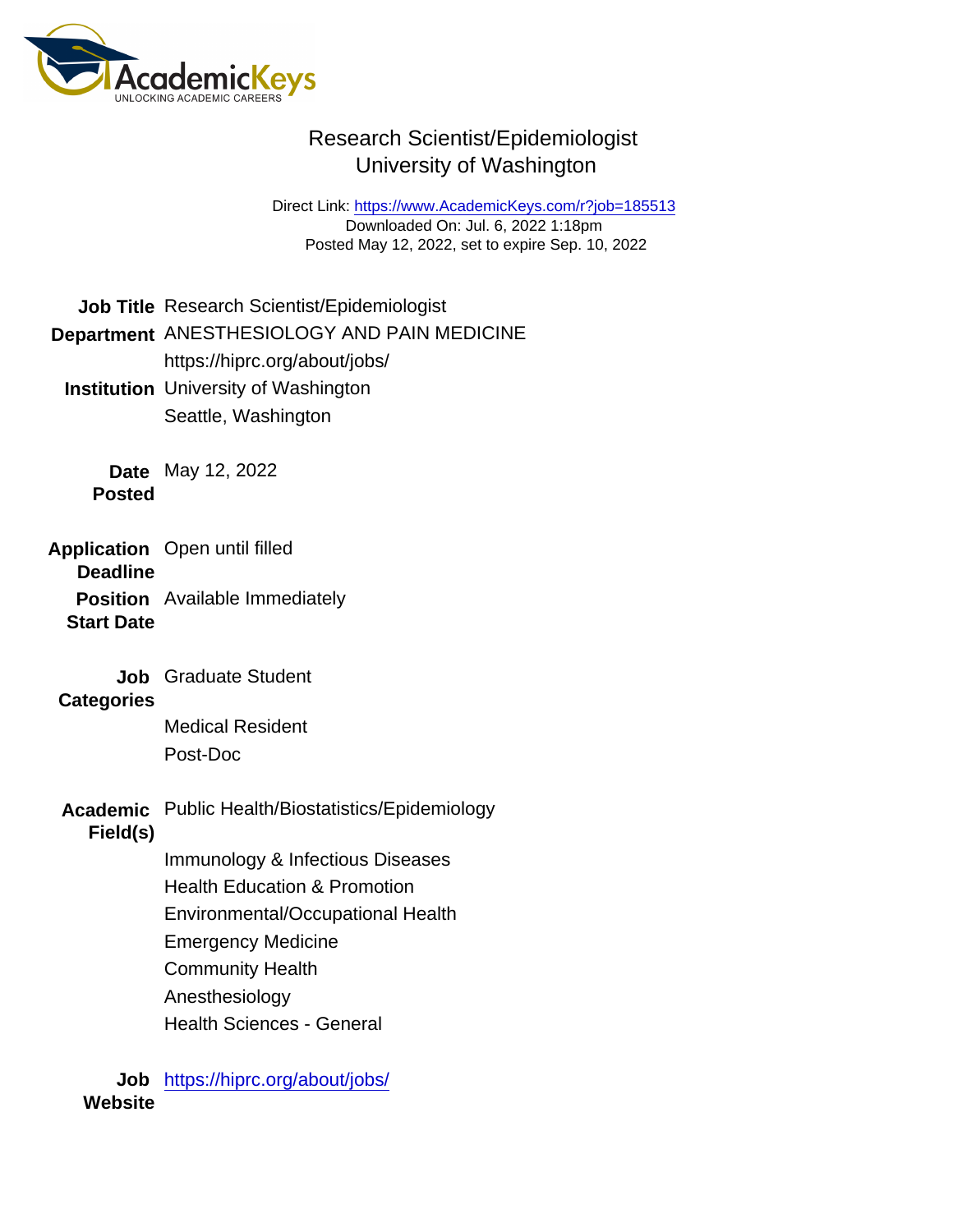# Research Scientist/Epidemiologist University of Washington

Direct Link: <https://www.AcademicKeys.com/r?job=185513> Downloaded On: Jul. 6, 2022 1:18pm Posted May 12, 2022, set to expire Sep. 10, 2022

Apply https://uwhires.admin.washington.edu/eng/candidates/default.cfm?szCategory=jobprofile&szOrd Online Here

Apply By Email

Job **Description** 

HIPRC is currently hiring for the position of Research Scientist/Epidemiologist (Requisition #204938) to support on-going research directly through the development and conduct of research, as well as indirectly, through research mentoring, education, and outreach. Our ideal candidate is a highly motivated, independent thinker and doer, who must be must be able to work effectively and collaborate as part of a team under the technical guidance of the HIPRC Research Core Director.

## EEO/AA Policy

The University of Washington is an affirmative action and equal opportunity employer. All qualified applicants will receive consideration for employment without regard to race, color, religion, sex, sexual orientation, gender identity, gender expression, national origin, age, protected veteran or disabled status, or genetic information.

To request disability accommodation in the application process, contact the Disability Services Office at 206-543-6450 or dso@uw.edu.

COVID-19 VACCINATION REQUIREMENT

Governor Inslee's Proclamation 21-14.2 requires employees of higher education and healthcare institutions to be fully vaccinated against COVID-19 unless a medical or religious exemption is approved. Being fully vaccinated means that an individual is at least two weeks past their final dose of an authorized COVID-19 vaccine regimen. As a condition of employment, newly hired employees will be required to provide proof of their COVID-19 vaccination. View the Final candidate quide to COVID-19 vaccination requirement webpage for information about the medical or religious exemption process for final candidates.

Contact Information